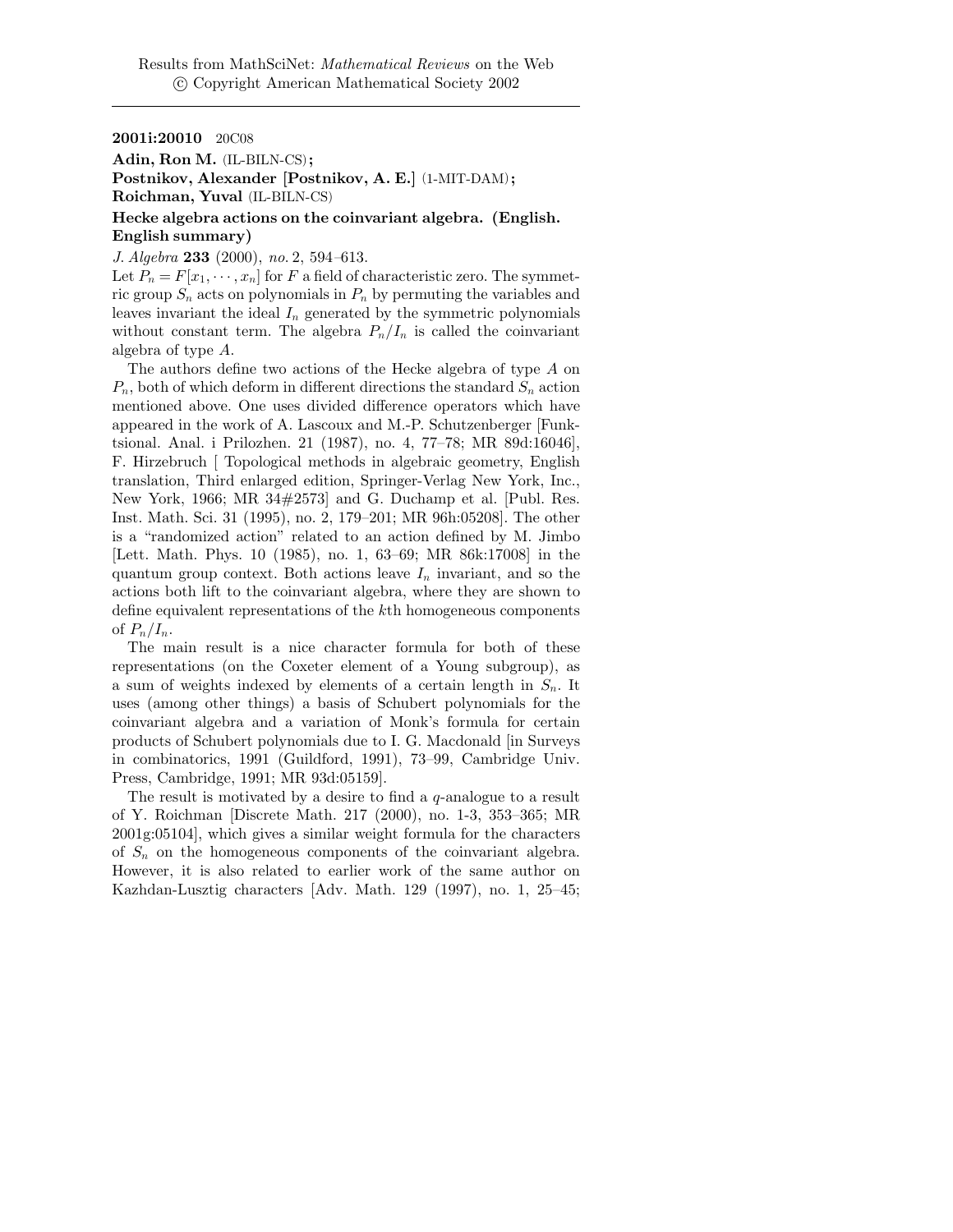MR 98m:20020], which gave expressions as sums of the same weights but with different indexing set. Andrew R. Francis (Richmond)

## [References]

- 1. I. N. Bernstein, I. M. Gelfand, and S. I. Gelfand, Schubert cells and cohomology of Schubert spaces  $G/P$ , Usp. Mat. Nauk. 28  $(1973), 3-26. \text{ MR } 55 \neq 2941$
- 2. M. Demazure, Invariants symétriques entiers de groupes de Weyl et torsion, *Invent. Math.* 21 (1973), 287–301. MR 49  $\#7268$
- 3. G. Duchamp, D. Krob, A. Lascoux, B. Leclerc, T. Scharf, and J.-Y. Thibon, Euler-Poincaré characteristic and polynomial representations of Iwahori-Hecke algebras, Publ. Res. Inst. Math. Sci. 31 (1995), 179–201. MR 96h:05208
- 4. H. L. Hiller, "Geometry of Coxeter Groups," Res. Notes in Math., Vol. 54, Pitman, Boston, 1982. MR 83h:14045
- 5. F. Hirzebruch, "Topological Methods in Algebraic Geometry," Springer-Verlag, Berlin, 1966. MR 34 #2573
- 6. J. E. Humphreys, "Reflection Groups and Coxeter Groups," Cambridge Studies in Advanced Math., Vol. 29, Cambridge Univ. Press, Cambridge, UK, 1992. MR 92h:20002
- 7. M. Jimbo, A q-difference analogue of  $U(\mathfrak{g})$  and the Yang-Baxter equation, Lett. Math. Phys. 10 (1985), 63–69. MR 86k:17008
- 8. D. Kazhdan and G. Lusztig, Representations of Coxeter groups and Hecke algebras, Invent. Math. 53 (1979), 165–184. MR 81j:20066
- 9. A. Lascoux and M. P. Schützenberger, Symmetrization operators on polynomial rings, Funct. Anal. Appl. 21 (1987), 324–326. MR 89d:16046
- 10. I. G. Macdonald, Schubert polynomials, in "Surveys in Combinatorics, 1991 (Guildford, 1991)," London Math. Soc. Lecture Note Ser., Vol. 166, Cambridge Univ. Press, Cambridge, UK, 1991. MR 93d:05159
- 11. A. Ram, A Frobenius formula for the characters of the Hecke algebras, Invent. Math. 106 (1991), 461–488. MR 93c:20029
- 12. A. Ram, An elementary proof of Roichman's rule for irreducible characters of Iwahori-Hecke algebras of type A, in "Mathematical Essays in Honor of Gian-Carlo Rota," Progr. Math., Vol. 161, pp. 335–342, Birkh¨auser, Boston, 1998. MR 99h:05124
- 13. Y. Roichman, A recursive rule for Kazhdan-Lusztig characters, Adv. Math. 129 (1997), 25–45. MR 98m:20020
- 14. Y. Roichman, Schubert polynomials, Kazhdan-Lusztig basis and characters, (with an appendix: On characters of Weyl groups, co-